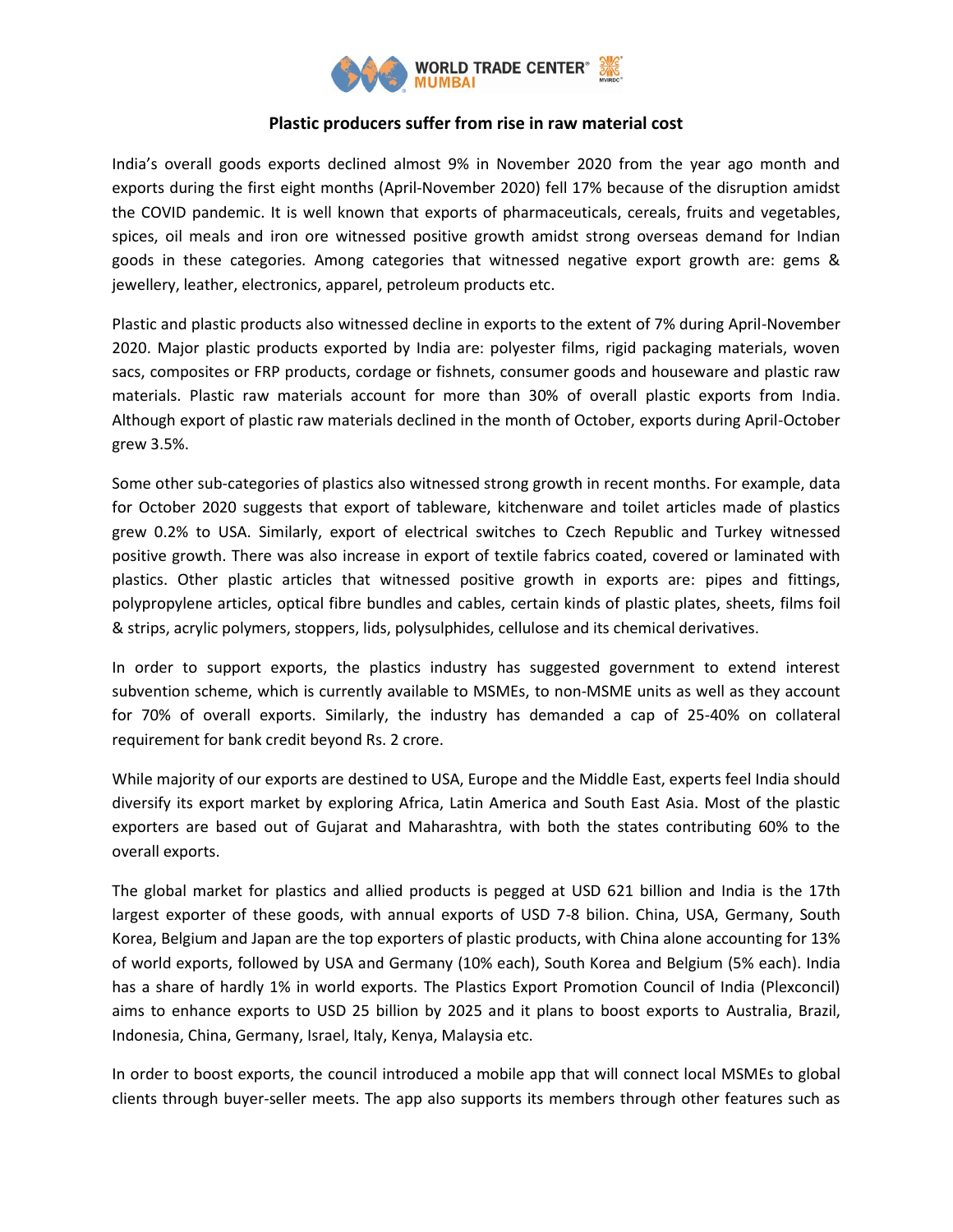

exchange of business enquires, regular updates on export promotion schemes, trade notifications and trade fairs.

India is also a major consumer of plastics as our total plastic imports is almost double our exports. Reports suggest that India figures among top five consumers of polymers in the world. India largely imports polymers for further processing into value added plastic products. Currently, there are at least 50,000 plastic processing units that employ more than 4 million people in India, media reports suggest.

Being one of the large consumers of plastics, the recent rise in price of plastic raw materials such as polyvinyl chloride, high density polyethylene and polypropylene have hurt the cost competitiveness of local producers. Reports suggest that prices of key plastic raw materials have risen by 30-140% in the last five months and the local polymer price is at least 15% higher than global price. Plastic manufacturers allege that India's petrochemical companies such as BPCL and IOCL, that are key producers of polymers, are profiteering by creating artificial scarcity of the product.

According to industry sources, the increase in domestic prices of plastics can be controlled by preventing exports of polymers, which creates shortage of raw materials in the local market. The industry has also petitioned the government to facilitate import of raw materials by removing anti-dumping duties on plastic raw material imports and also by exempting mandatory Bureau of Indian Standards (BIS) norms. The government's policy which requires imported plastic products to comply with the local BIS norms restricts timely import of these raw materials by domestic industry.

The COVID crisis has triggered realignment of global supply chain and India can position itself as an alternative sourcing hub for value added plastic products in the post-pandemic world. The Plastics Export Promotion Council has identified 50 value added products where India can emerge as a champion manufacturer. However, in order to strengthen our export competitiveness, industry needs access to raw material and finance at reasonable cost.

#### **Notifications**

#### **Press Information Bureau**

NE region will emerge as a favorite tourist and trade destination

<https://pib.gov.in/PressReleseDetail.aspx?PRID=1681995>

Minister launches India-Australia Strategic Report

<https://pib.gov.in/PressReleseDetail.aspx?PRID=1681689>

Skill India sets up first Center of Excellence in Power Sector

<https://pib.gov.in/PressReleseDetail.aspx?PRID=1681757>